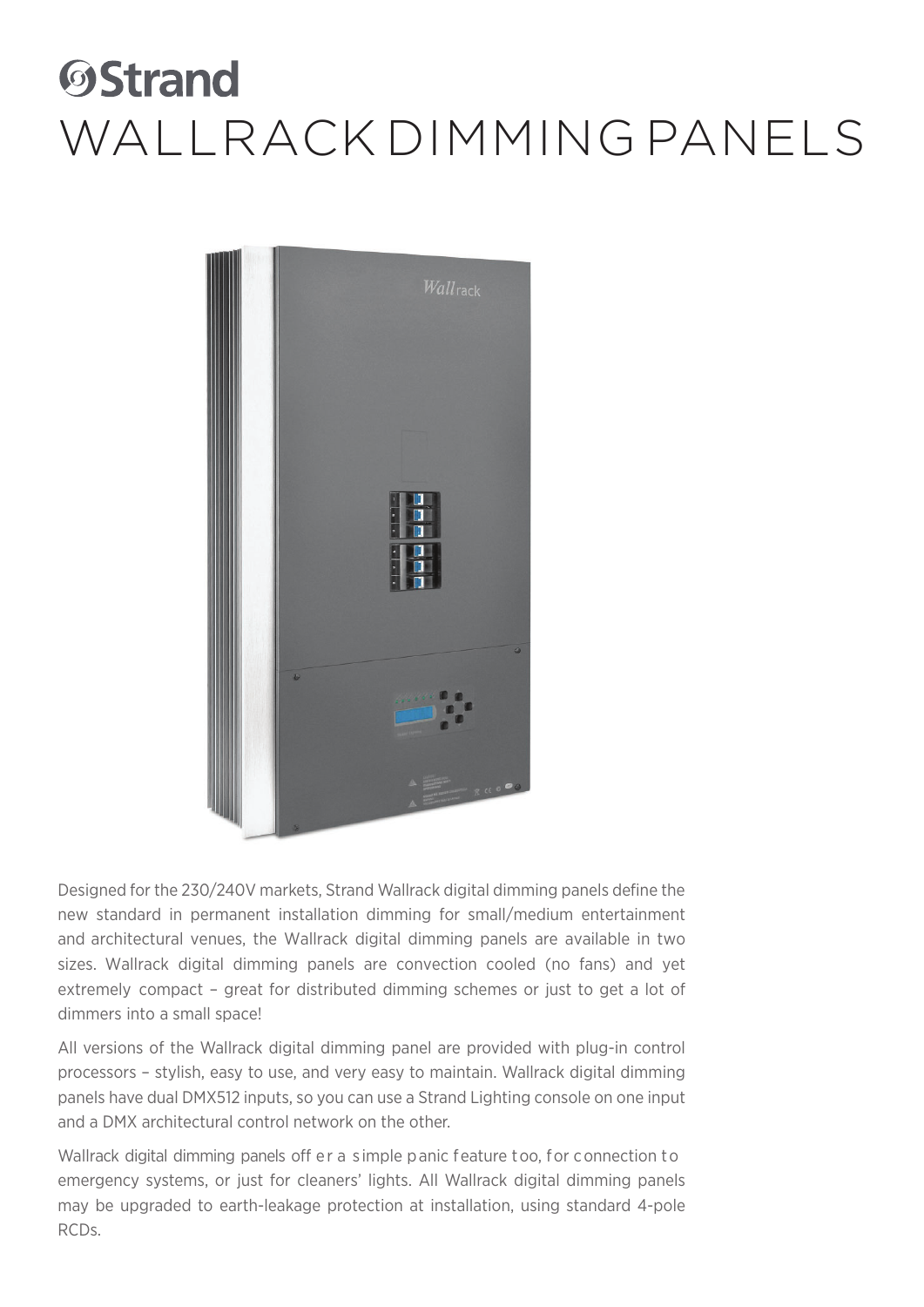#### **FEATURES**

- Available in 24 x 2.5kW and 6 x 2.5kW configurations
- 220-240VAC, 3-phase/single phase operation
- MCB (SPN) protection for each channel
- Field-upgradeable to RCD protection
- Easy installation/compact size
- Convection cooled no fans
- Substantially overrated power devices
- Dual DMX512 input, DMX512 patch and DMX512 output
- Powerful patch, with user-selectable curves and non-dims
- 8 remote preset closures and Panic input
- Up to 6 analogue outputs for external fluorescent or contactor operation
- Plug in control electronics for easy maintenance
- Ample cable space for top or bottom entry
- Simple and intuitive software configuration
- LED indicators for 3 phases, DMX A and B, and Over-temperature
- Integral power supply for up to eight Accent DMX architectural control stations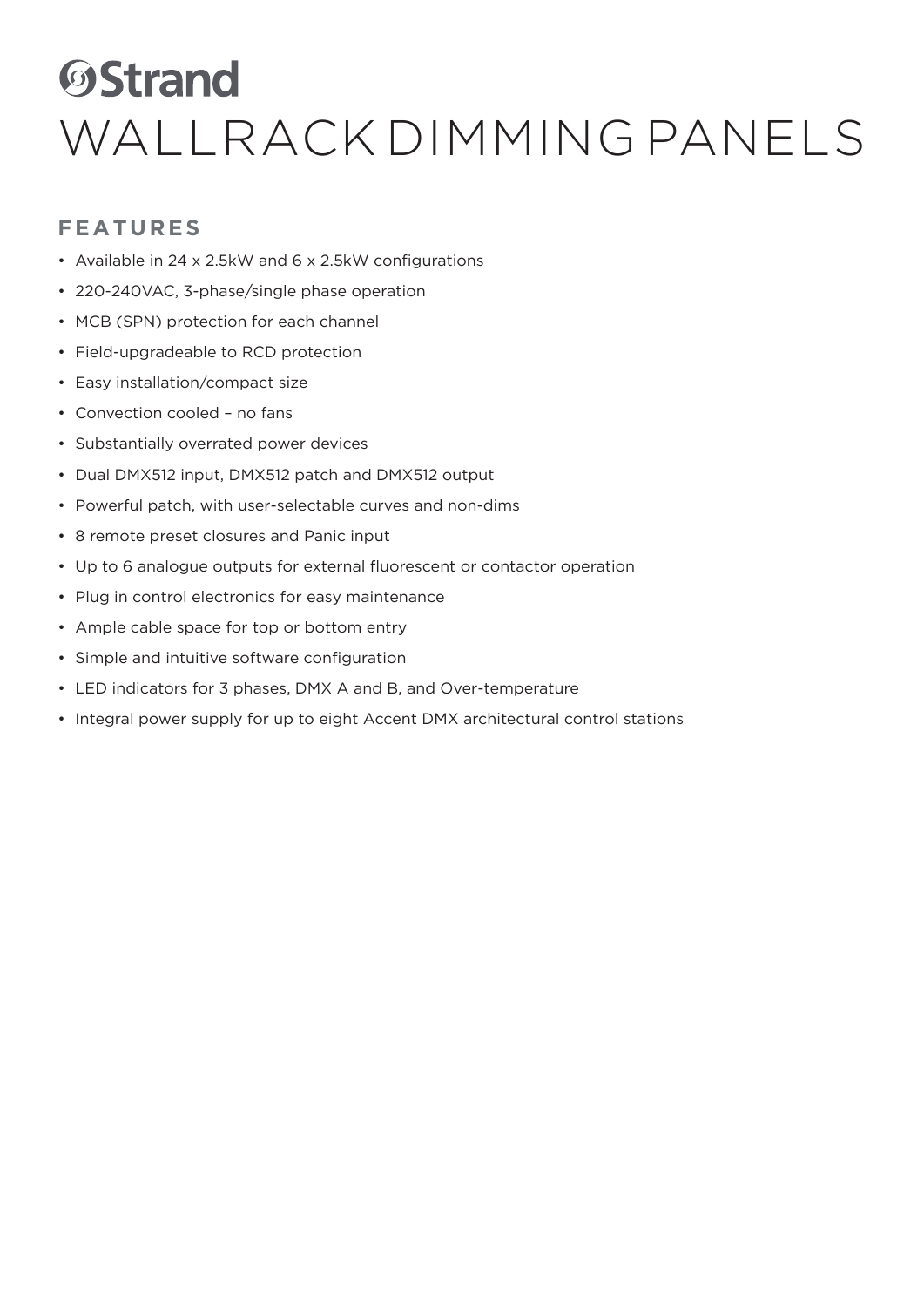| <b>POWER</b>                       |                              |                                                                                      |                               |  |
|------------------------------------|------------------------------|--------------------------------------------------------------------------------------|-------------------------------|--|
|                                    | <b>Supply</b>                | 230/240V 3 phase up to 80A                                                           |                               |  |
|                                    | <b>Rise time</b>             | 160Qs toroidal filter chokes                                                         |                               |  |
|                                    | <b>CONNECTIONS</b>           |                                                                                      |                               |  |
|                                    | <b>DMX512</b>                | Dual in, merged out                                                                  |                               |  |
| <b>ENVIRONMENT</b>                 |                              | $^{\circ}$ C                                                                         | $^{\circ}$ F                  |  |
|                                    | <b>Operating temperature</b> | 0 to 37                                                                              | $32 - 98.6$                   |  |
|                                    | <b>Humidity</b>              | 0-95% non-condensing                                                                 |                               |  |
| <b>PHYSICALS</b>                   |                              |                                                                                      |                               |  |
|                                    | IP rating                    | <b>IP30</b>                                                                          |                               |  |
|                                    | Color                        | <b>Black</b>                                                                         |                               |  |
|                                    | Construction                 | Formed steel assembly                                                                |                               |  |
| DIMENSIONS (H x W x D)             |                              | 75356                                                                                | 75357                         |  |
|                                    | mm                           | 870 x 549 x 164                                                                      | 507 x 351 x 158               |  |
|                                    | in                           | $34.2 \times 21.6 \times 6.5$                                                        | $19.9 \times 13.8 \times 6.2$ |  |
| <b>WARRANTY &amp; APPROBATIONS</b> |                              |                                                                                      |                               |  |
|                                    | Warranty                     | 2 years                                                                              |                               |  |
|                                    | <b>Compliance</b>            | EMC emissions to EN50081-1, EN55014; EMC immunity to<br>EN50082-1, IEC1000-2-2       |                               |  |
|                                    | <b>Safety</b>                | EN60950, EN60439 Part 1 (also part 12 BS5486); design & build:<br>ISO9000; CE marked |                               |  |